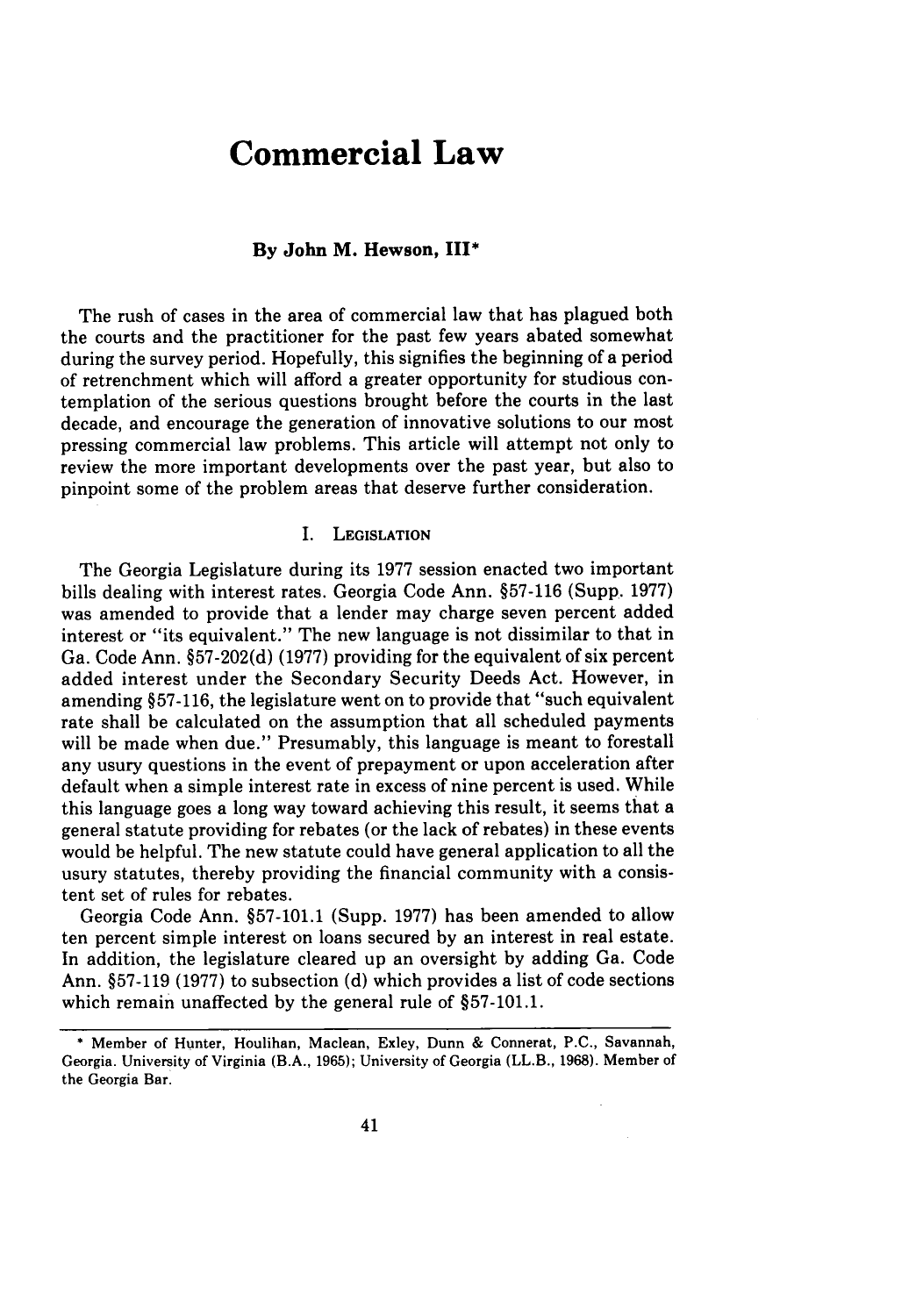Bad checks have haunted merchants and lenders from time immemorial. The legislature has now strengthened the bad check law' by allowing the holder of a bad check to collect a service charge not to exceed \$5.00 or five percent of the face amount of the instrument. In addition, the Act sets out a form letter for use in giving notice of dishonor and provides a means of identifying the issuing party. Most importantly, the Act gives immunity from liability to any person giving such notice of dishonor and testifying in subsequent criminal proceedings. Attorneys for banks and other financial institutions should read this Act in conjunction with Ga. Code Ann. §41A-9909 (1974) which deals with the standard for determining civil liability for wrongful dishonor and prosecution on a check.

In response to recent cases in which Georgia's post-judgment garnishment statute was held unconstitutional,<sup>2</sup> the legislature enacted a bill providing for a new post-judgment garnishment procedure.' The new law basically parallels the present law on pre-judgment garnishments. It requires judicial supervision in issuing a writ of garnishment, and service of the writ upon the defendant-debtor prior to the dispersal of any funds received by the court in response to the writ.

Georgia Code Ann. §46-509 (Supp. 1977) provides that a defaulting garnishee may have any judgment entered against him modified to reduce such judgment to 125% of the amount which would have actually been due. The legislature has amended this code section' to change the time for filing a petition for modification, from one year after the entry of the judgment on the general execution docket to sixty days after receipt of actual notice of entry of the judgment. Since the amendment specifies actual notice, plaintiffs should immediately notify the defaulting garnishee and carefully document receipt of the notice. Presumably, sending a certified or true copy of the judgment by certified mail, return receipt requested, will suffice.

#### II. **SALES**

#### *A. Contracts and Agreements.*

*Hopkins v. Kemp Motor Sales, Inc.,5* involved a dispute over title to an automobile. Hopkins, a used car dealer, purchased an automobile for \$500. At the time of the sale, the seller delivered to Hopkins a Georgia motor vehicle title certificate. The title certificate was in proper form and showed no lienholder of record. Hopkins invested \$200 repairing the vehicle and then resold it to a third-party purchaser for \$1,495.

3. **GA. CODE ANN.** § §46-102, -104 (Supp. 1977).

**<sup>1.</sup> GA. CODE ANN.** §26-1704 (Supp. **1977).**

**<sup>2.</sup>** See City Finance Co. v. Winston, **238** Ga. 10, **231** S.E.2d 45 **(1976).**

**<sup>4.</sup> GA. CODE ANN. §46-509** (Supp. 1977).

**<sup>5.</sup> 139** Ga. App. 471, **228** S.E.2d **607 (1976).**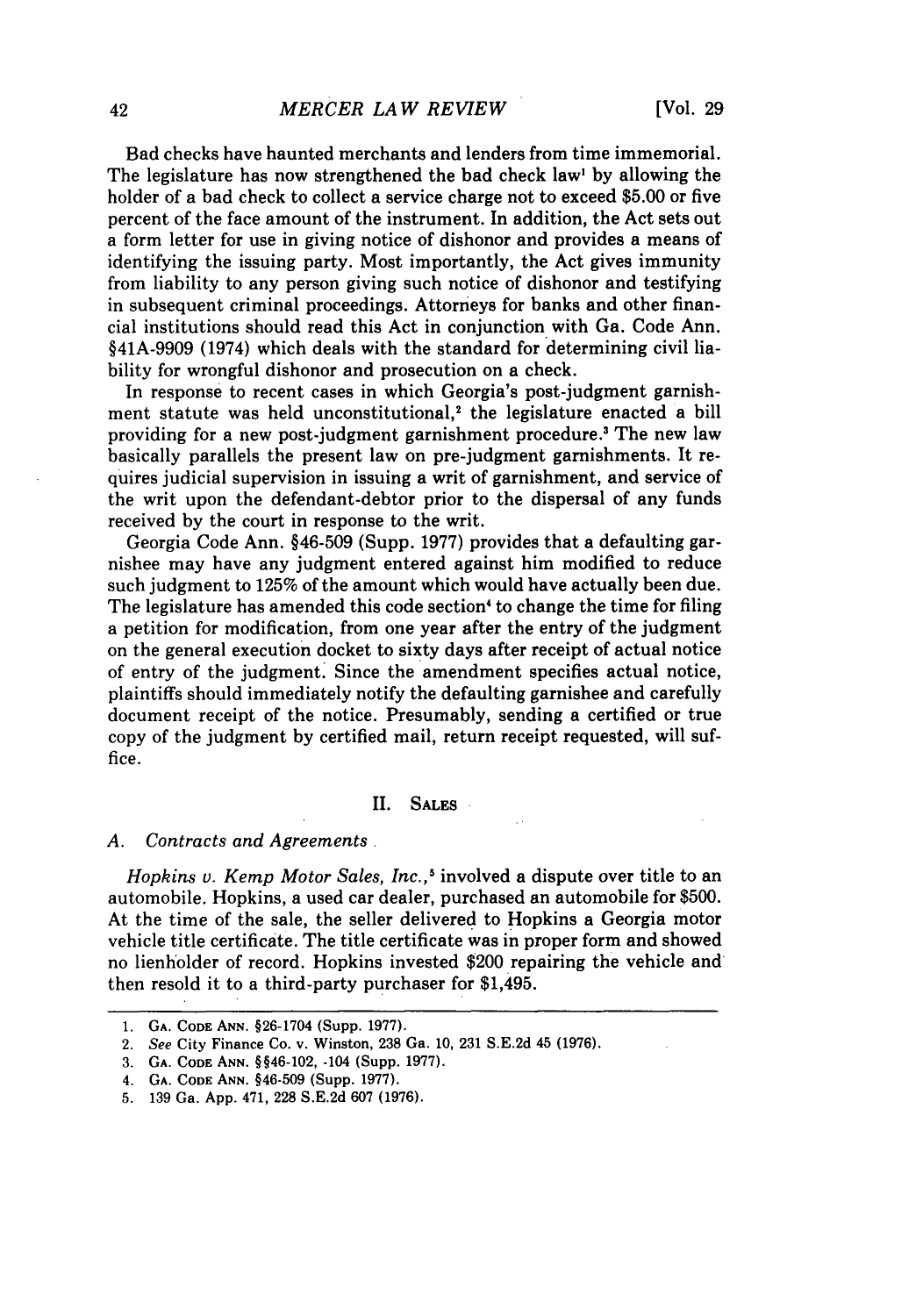While the new purchaser was attempting to register title to the car, he learned of a lien claimed by Kemp Motor Sales. He turned the car over to Kemp and rescinded his sale with Hopkins. Hopkins filed an action against Kemp Motor Sales for return of personal property, and Kemp counterclaimed to have the certificate of title revoked. The evidence adduced at the trial showed that Kemp Motor Sales had sold the car to Hopkins' seller. At the time of the sale, it had delivered to Hopkins' seller the certificate of title properly endorsed and a MV-1 form showing Kemp Motor Sales as lienholder. This MV-1 form was lost, and a new one, showing no lienholder, was substituted by Hopkins' seller. The current certificate of title was then issued. The value of the car at the time it was sold to Hopkins was disputed. Kemp claimed it was worth **\$950** and Hopkins maintained that its value was \$500.

The question presented was who had paramount title to the automobile. The court found that, while Kemp Motor Sales had a security interest in the automobile, it was not perfected. Perfection can only be had by noting one's lien on the title. Therefore, Hopkins would be a bona fide purchaser for value and would cut off Kemp's security interest unless he had actual notice of Kemp's lien. Kemp argued that Hopkins should have been put on notice by the low price that his seller was willing to accept for the car. (Five hundred dollars as opposed to Kemp's estimate of **\$950** as the wholesale price.) The court held that inadequacy of price alone is rarely sufficient to constitute notice unless the price paid is merely nominal or absurdly low. Here, the price was not deemed absurdly inadequate; therefore Hopkins was a bona fide purchaser and had superior title.

#### *B. Warranties*

The implied warranty of merchantability and its stepbrother, Ga. Code Ann. §105-106 (1968), once again came before the court of appeals in *Pierce v. Liberty Furniture Co.'* Ms. Pierce purchased a porch swing kit from Liberty Furniture and assembled it on her porch. Liberty Furniture had purchased the kit in a sealed package from Gore & Easterling Chair Co. Gore had purchased the hardware components from another manufacturer. When Ms. Pierce attempted to sit on the swing, one of the hardware pieces broke, the swing collapsed, and Ms. Pierce was injured. She sued both Liberty and Gore under §105-106. Subsequently, she amended her complaint to include counts of negligence and breach of warranty by Liberty. The trial court granted summary judgments to both defendants and Ms. Pierce appealed.

The court found that Liberty was not the manufacturer of the swing and therefore §105-106 was inapplicable to it. Nor could Liberty be held liable under the negligence count since, in purchasing and reselling, it had no

<sup>6. 141</sup> Ga. App. 175, 233 S.E.2d 33 (1977).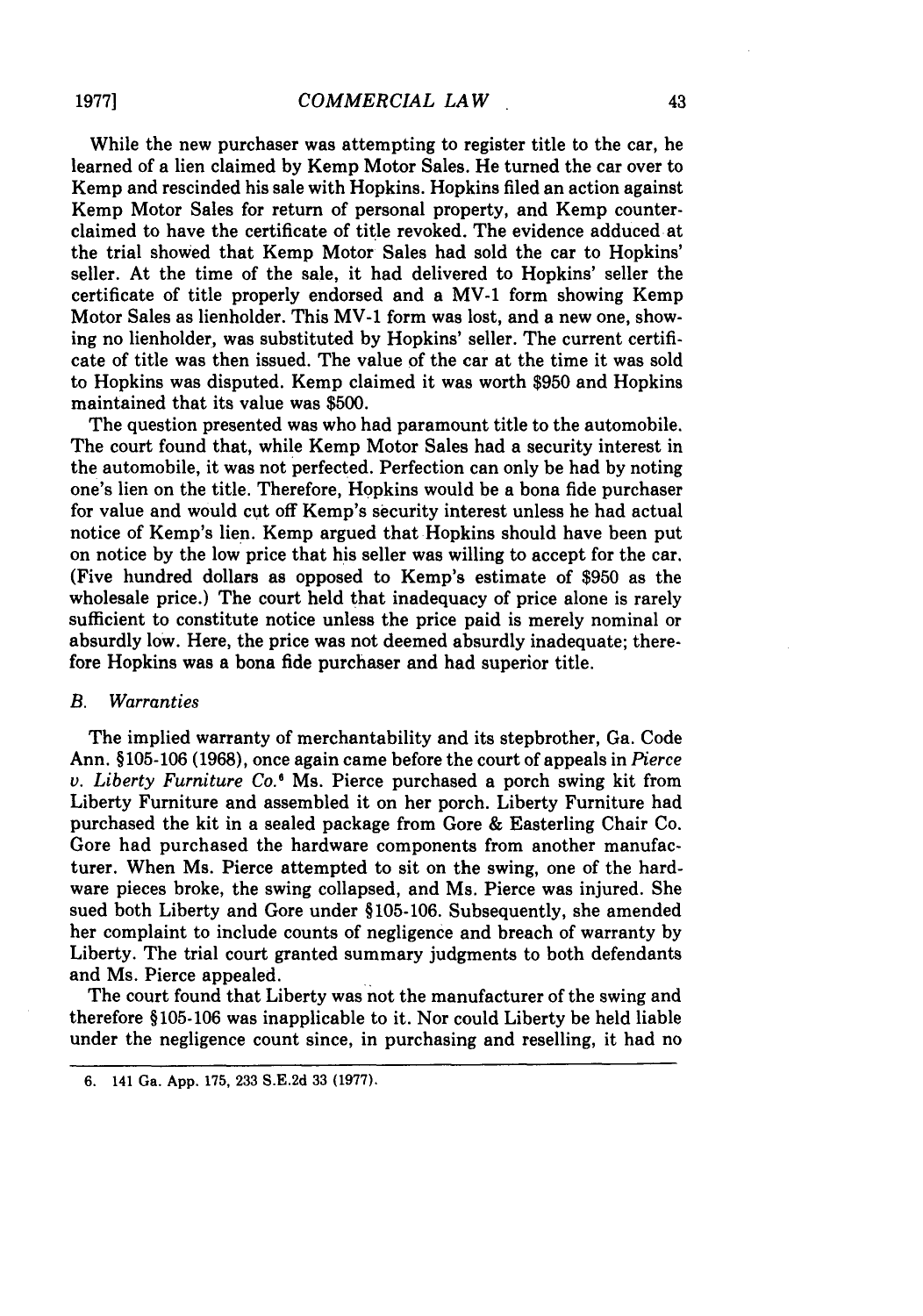duty to test the article for latent defects. However, the court did find Liberty liable under the U.C.C. implied warranty of merchantability.<sup>7</sup>

The court noted that pre-U.C.C. authority uniformly approved the "sealed container doctrine," under which a retail seller did not warrant goods resold in their original container if the retail seller had not broken the seals. However, after reviewing extensive authority, the court held that the "sealed container doctrine" does not apply under the U.C.C. implied warranty of merchantability.

The court then turned to the question of whether Gore was liable under §105-106. Noting that it was an issue of first impression in this state, the court held that an assembler of component parts who sells them as a single product is a "manufacturer." Thus Gore was liable under §105-106 even though it had not actually manufactured the hardware.

#### C. Breach, Excuse, and Remedy

In Martin Burks *Chevrolet,* Inc. *v. Clayton Electric Co.,8* Clayton Electric brought suit against the automobile dealer for damages resulting from the purchase of a pickup truck. The suit contained three counts, one of which was eliminated during the trial. Of the two remaining counts, one was for breach of an implied warranty and the other was for fraud. The electric company's president agreed to purchase a used pickup truck from Martin Burks Chevrolet. When he tried it out, he found something wrong with the gearshift mechanism. The salesman said that it just needed adjusting and would be fixed. Based on this agreement, Clayton Electric accepted the truck. They returned the truck on three separate occasions but on none of these was the vehicle repaired properly. Finally, Clayton Electric left the vehicle at Martin Burks, telling them that they did not want it. Mr. Burks then informed Clayton Electric to remove the truck or he was going to have it hauled off. Clayton Electric then removed the vehicle to its own premises and paid off the local bank where the truck had been financed. Evidence at trial disclosed that the transmission was defective and that it could have been repaired for \$187.20. Martin Burks Chevrolet had refused to correct the defect and Clayton Electric had refused to make any additional payments. The jury returned a verdict for Clayton Electric for \$180 in actual damages, \$5,000 punitive damages and \$2,000 as attorney's fees.

The court of appeals pointed out that the sales contract contained the following language: "Seller makes no express or implied warranties, merchantability, fitness or otherwise, which extend beyond the description of the property on the face hereof." In the face of this disclaimer, the court

**<sup>7.</sup> GA. CODE ANN. §109A-2-313 (1973).**

**<sup>8.</sup>** 140 Ga. App. 464, **231** S.E.2d **478 (1976).**

*<sup>9.</sup> Id.* at 466, 231 S.E.2d at 480.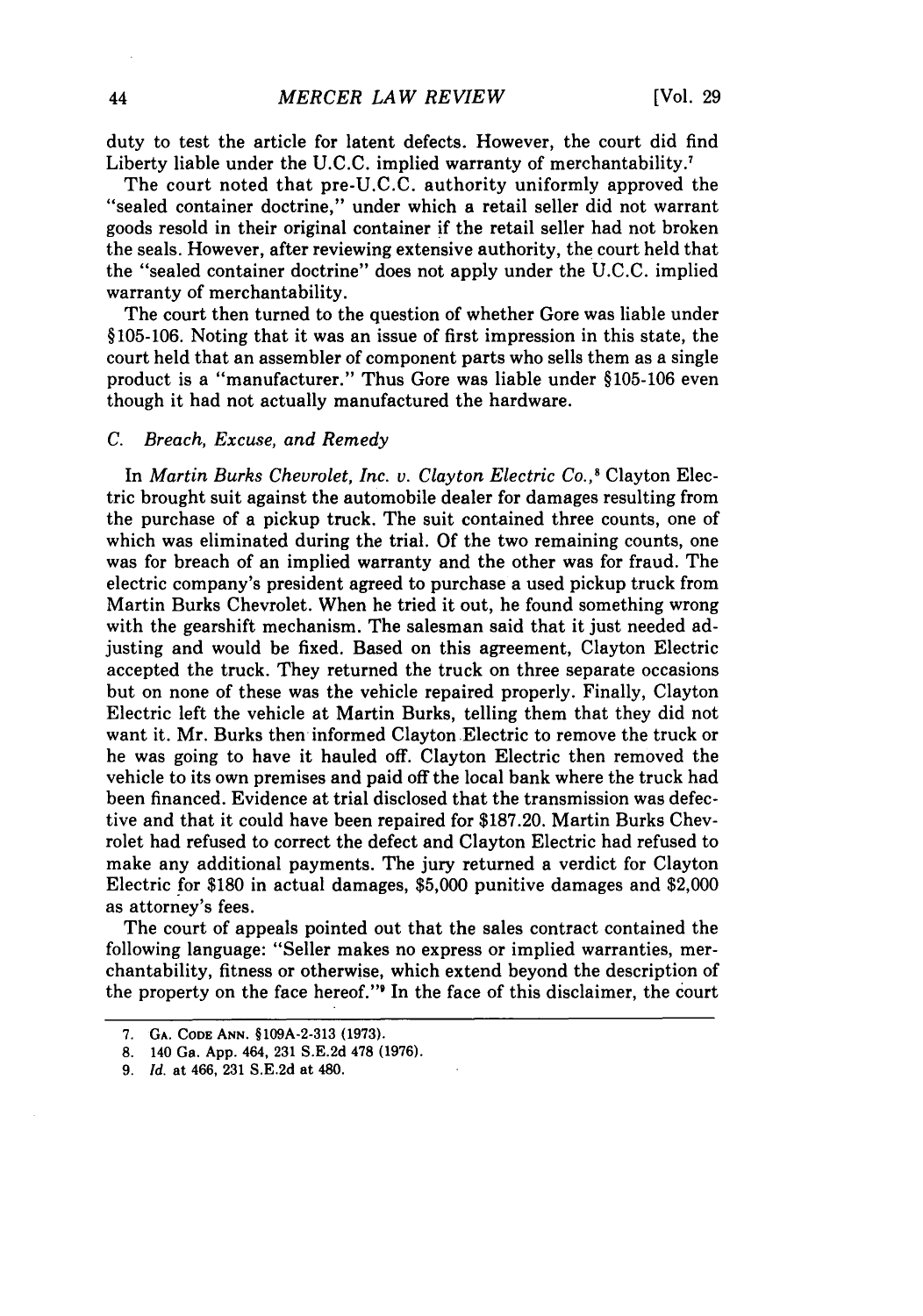found that the plaintiff was not entitled to a judgment based upon breach of an implied warranty.

The court then turned to the question of fraud. The court noted that a buyer seeking damages must disaffirm the contract, return the merchandise, and prove actual fraud. In holding that the jury verdict was supported by the evidence, the court stated:

We point out, additionally, that this case differs from those typified by *Brown,* in that here there was an agreement *prior* to the sale relating to an *acknowledged* defect, that would be adjusted, so that at least under the Plaintiffs evidence the actual subject matter of the sale was the vehicle *with the defect eliminated.* In the ordinary fraud case, the defect leading to rejection of the merchandise is discovered after the sale is completed, and after the waiver of warranties has been made  $\ldots$ .<sup>10</sup>

The court's reasoning was that Clayton Electric did not waive its rights to have the defect corrected by executing a sales contract with the disclaimers of warranties in it since the defect was known to both the seller and the purchaser prior to the time that the contract was executed and both parties had agreed that the defect would be corrected as a condition of the sale.

## III. COMMERCIAL PAPER

Charles E. Scheider unconditionally guaranteed the payment of a note. The guaranty agreement also provided that Scheider guaranteed all extensions and renewals of the note, and agreed that the holder may from time to time extend or renew the note without affecting the liability of the guarantor. Two years after the guaranty was executed, the maker of the note executed a renewal note for the remaining principal balance. The annual percentage rate on the original note had been 11.11%. The annual percentage rate on the renewal note was 17.06%. Was the guarantor released because the time of payment on the renewal extended beyond the time of payment of the original obligation and the interest rate was increased? In *Citizens & Southern National Bank* v. *Scheider, "* the court of appeals said no.

Here Scheider unconditionally guaranteed payment of the note, all extensions or renewals thereof, and agreed that the Bank, without notifying him or getting his consent, might extend or renew the note without affecting his liability.

The new note was given for an existing indebtedness from the same principal to the same payee. "A new note given in lieu of an existing note between the same parties and for the same indebtedness, even at a higher

<sup>10.</sup> *Id.* (emphasis in the original).

<sup>11. 139</sup> Ga. App. 475, 228 S.E.2d 611 (1976).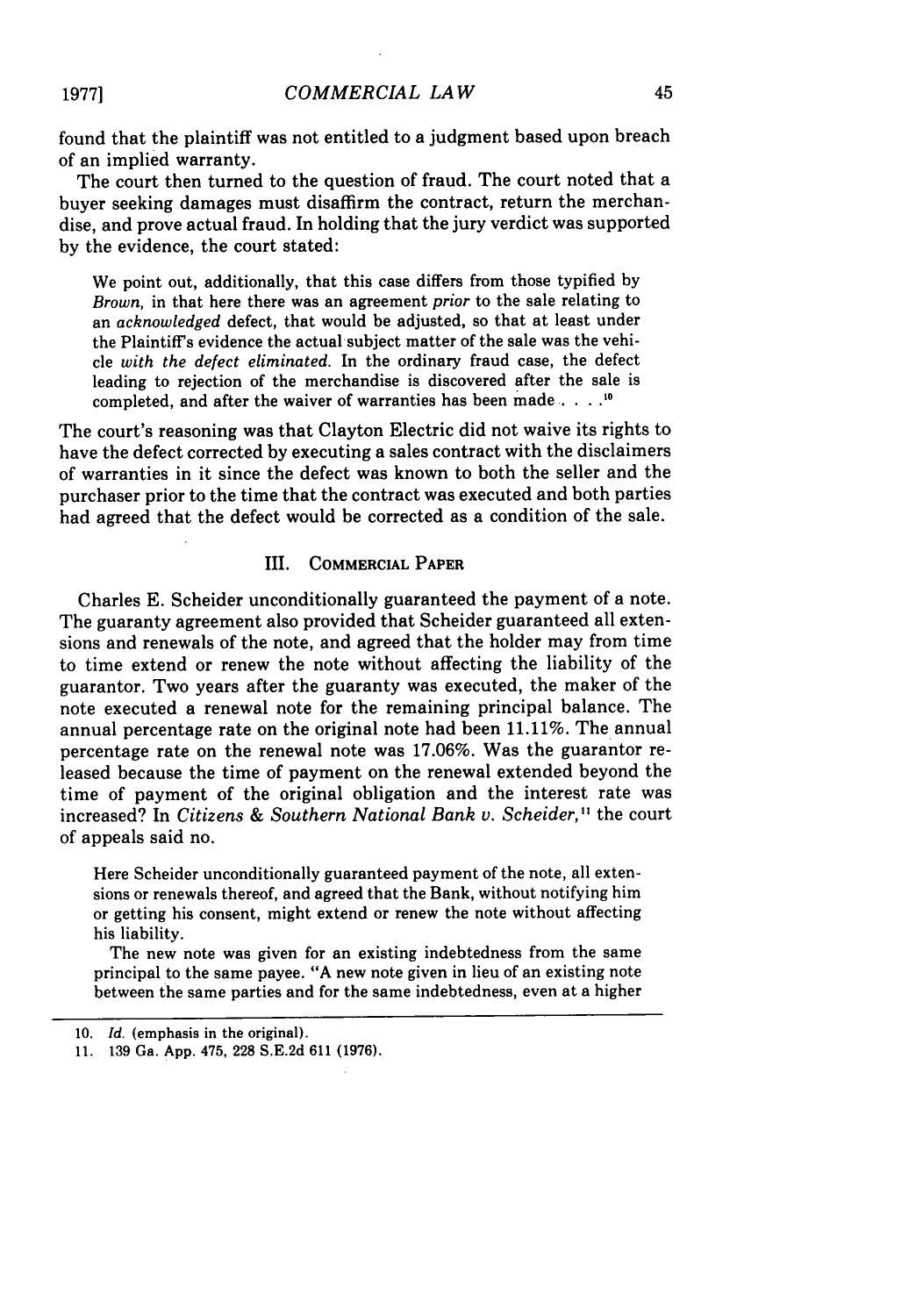rate of interest and due at a later date, is not given for a new consideration, and therefore does not constitute a novation."''

In a well-reasoned opinion, the court of appeals held in *Christian v.* Atlanta Army Depot Federal Credit Union,<sup>13</sup> that a federal credit union which makes loans in Georgia is not subject to the Georgia usury statutes. In *Interstate Security Police, Inc. v. Citizens & Southern Emory Bank, <sup>4</sup>* the supreme court held that a loan contract, which stated "until the loan is repaid in full, the borrower will not, without the consent of the bank, (a) in operation of the business, incur other indebtedness for borrowed money," is not a restraint on trade within the purview of Ga. Const. art. III, §8, 8, Ga. Code Ann. §2-1409 (1977) and §20-504 (Supp. 1977). The court found that the contract provision fell within the private enterprise area in which corporate parties are free to obligate themselves in this manner as an inducement to lenders to make commercial loans to them for use in the operation of their businesses.

Georgia Code Ann. §57-119 (1977) provides that any person may, in writing, agree to pay such rate of interest as such person may determine for any obligation under which the principal balance to be repaid is \$100,000 or more, or on any series of advances of money pursuant to a loan agreement or undertaking, if the total principal balance to be repaid thereunder shall originally be \$100,000 or more. Charles H. Watkins executed a note to the Citizens & Southern National Bank in the principal amount of \$49,271.50, bearing interest at the rate of thirteen percent per annum. At the time that Watkins executed this note, he owed the bank more than \$100,000. In *Citizens & Southern South DeKalb Bank v. Watkins*,<sup>15</sup> the supreme court held that §57-119 did not apply to this loan since it was neither originally for an amount of \$100,000 or more, nor was it an advance pursuant to a loan agreement whereby the bank agreed to make advances totaling \$100,000 or more. Under *Watkins,* the bank may not aggregate the principal amounts of a number of separate and distinct loans to take advantage of the exclusion from the usury statutes provided by §57-119.

In *Watkins,* the note was secured by two secondary security deeds. Once the court had found that the loan was usurious, the question was whether the loan should be considered as having been made under Ga. Code Ann. §57-101.1 (1977) or under the Second Security Deeds Act.<sup>16</sup> The determination of this question was of critical importance to the bank since a violation of §57-101.1 (which allowed nine percent interest per annum on transactions secured by real estate at the time of this agreement) would result in forfeiture of only the usurious interest, while a violation of the Secondary

<sup>12.</sup> *Id.* at 476, 228 S.E.2d at 612 (citation omitted).

<sup>13. 140</sup> Ga. App. 277, 231 S.E.2d 7 (1976).

<sup>14. 237</sup> Ga. 37, 226 S.E.2d 583 (1976).

<sup>15. 236</sup> Ga. 759, 225 S.E.2d 266 (1976).

**<sup>16.</sup> GA. CODE ANN.,** ch. **57-2 (1976).**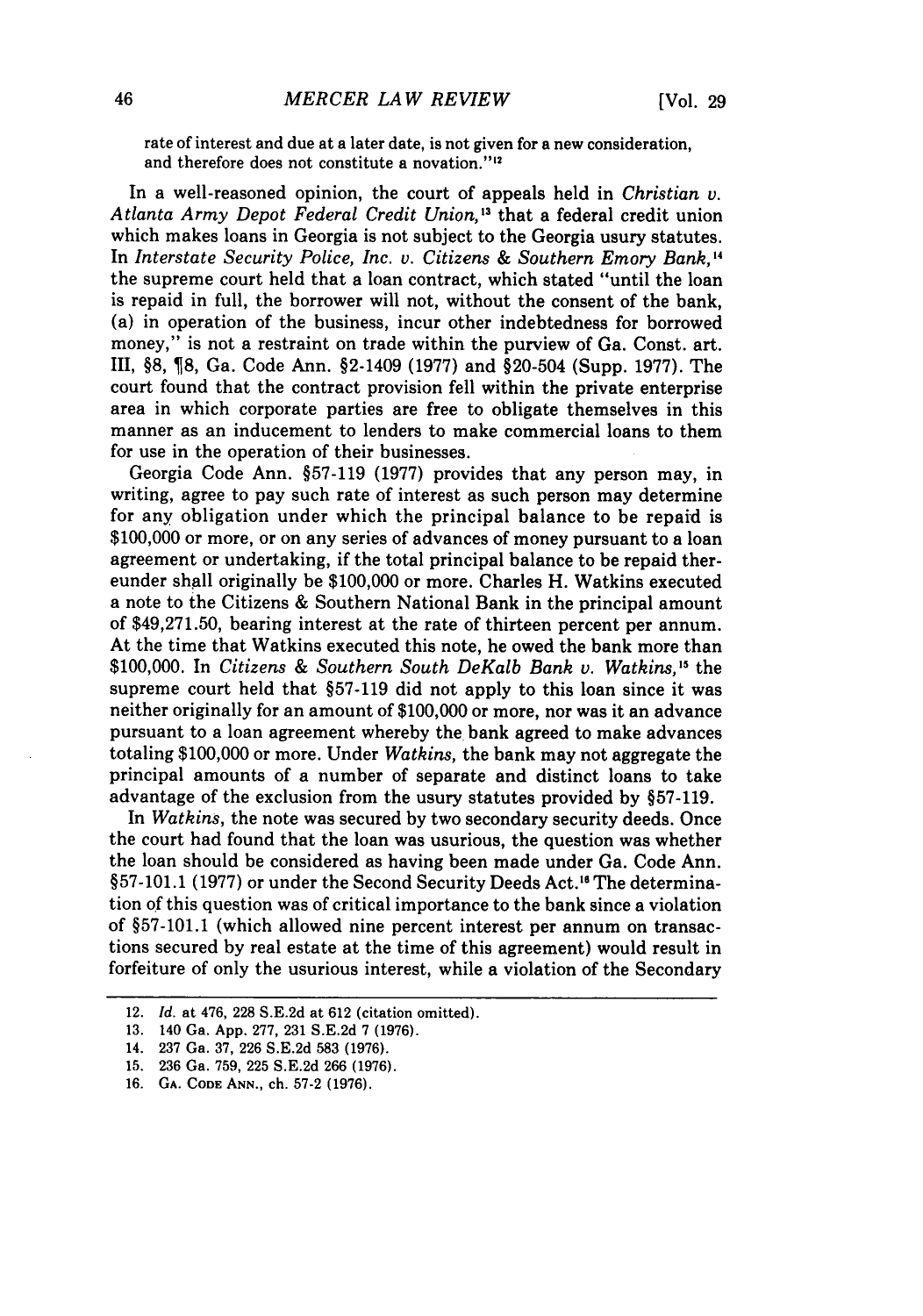Security Deeds Act would result in a forfeiture of both principal and interest. Since the note was a ninety-day time note, was not due in installments, and no service charge had been charged as provided for under the Secondary Security Deeds Act, the court determined that the loan had been made under §57-101.1.

The court of appeals was presented with another computer case in *Georgia Railroad Bank & Trust Co. v. First National Bank & Trust Co. of Augusta. <sup>7</sup>*A \$25,000 check drawn on First National was deposited in Georgia Railroad Bank & Trust Co. When Georgia Railroad Bank processed the check, it marked the check with magnetic coding ink. The check was subsequently handled by each bank in the chain of collection, by using electronic equipment which read the magnetic coding ink. The amount incoded on the check was \$2,500 rather than \$25,000. Upon discovery of its error, Georgia Railroad Bank demanded payment of the additional \$22,500 from First National. First National contacted its customer who had the funds on deposit. The customer told First National not to "bother" his account. Accordingly, First National declined. Georgia Railroad Bank filed suit to collect the underpayment of \$22,500.

Noting that it was a case of first impression, the court of appeals held that the. payment of the lesser incorrect amount was sufficient to constitute final payment within the meaning of Ga. Code Ann. §109A-4-213(1) (1973). This code section provides in pertinent part:

An item is finally paid by a payor bank when the bank has done any of the following, whichever happens first: . . . (c) completed the process of posting the item to the indicated account of the drawer, maker or other person to be charged therewith. **. .** upon a final payment under subparagraphs **(b),** (c) or (d) the payor bank shall be accountable for the amount of the item.

Attempting to avoid liability under §109A-4-213(!), First National con- .tended that the drawer had stopped payment on the check when he told the bank not to "bother" his account. The court noted that a drawer of a check has the right to stop payment at any time before it has been certified or paid by the drawee. Since the court had previously determined that the check had been paid, the drawer's attempted stop payment order was ineffective.

In dictum, the court noted that this case did not present a situation in which the accepting bank could not recover the amount of deficiency from the drawer of the check. The court stated that, in such a situation, there would possibly exist a defense or counterclaim in favor of the accepting bank against the collecting bank which had undercoded the check.

<sup>17. 139</sup> Ga. App. 683, 229 S.E.2d 482 (1976).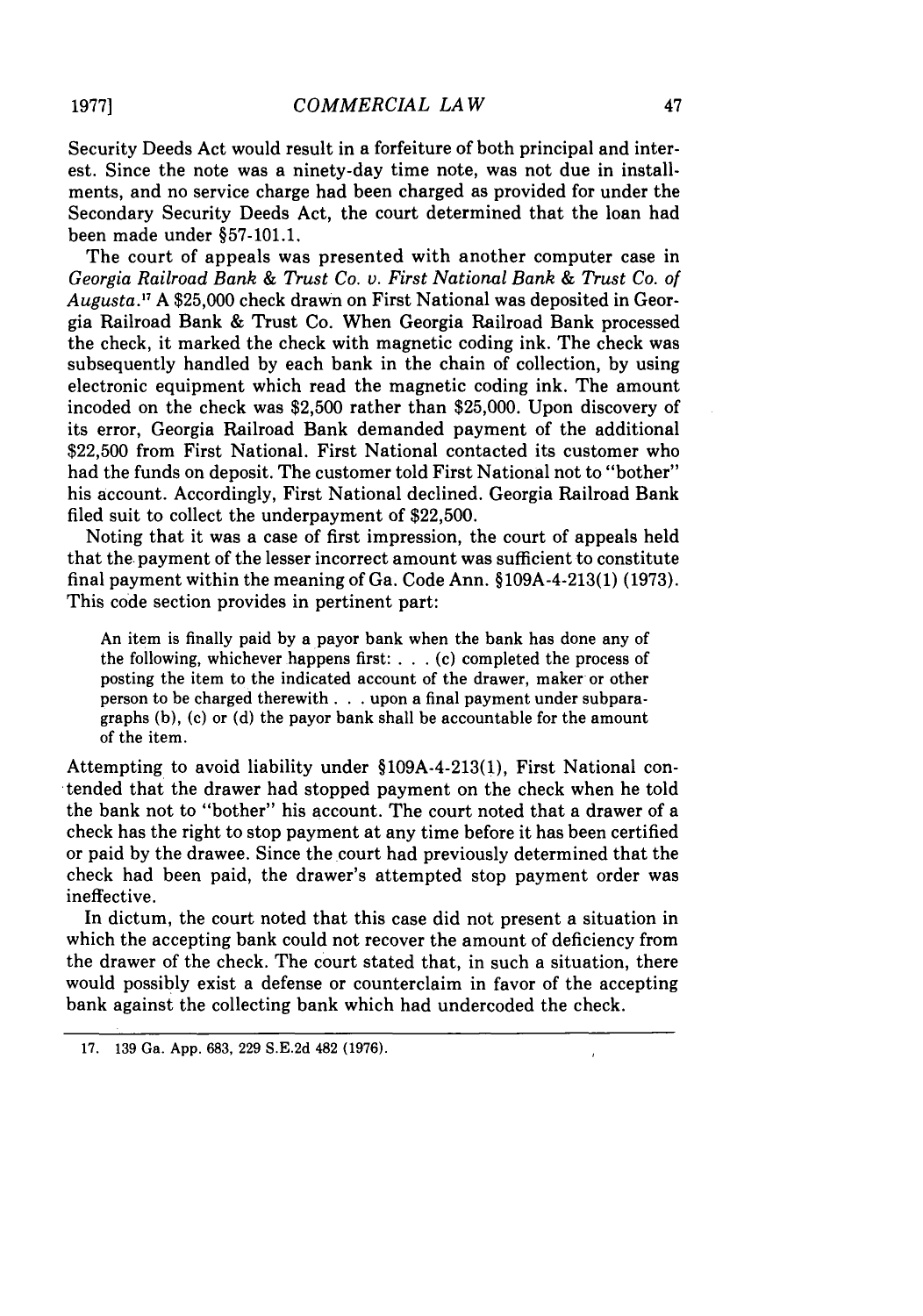## *MERCER LAW REVIEW*

## IV. **SECURED TRANSACTIONS**

What are the rights of a lender who takes a security interest in a joint banking account? **If** the lender is a "financial institution"'" these questions can usually be answered **by** referring to Ga. Code Ann., ch. **41A-38** (Supp. **1977).** If not, pre-existing common law principles should still apply.

The issue presented in *Spurlock v. Commercial Banking Co.*,<sup>19</sup> a case to which ch. 41A-38 did not apply, was: "Can a lender bank holding a security agreement executed by only one of two joint owners of a certificate of deposit with right of survivorship deduct upon the loan's maturity the debt owed by its borrower from the proceeds of the joint deposit certificate after the death of the individual borrower?"20 On November 15, 1972 Commercial Banking Co. had issued a certificate of deposit in an amount of \$28,000 to S. T. Spurlock and Victoria B. Spurlock (husband and wife), jointly with the right of survivorship. In January of 1973, the husband alone executed a \$9,000 promissory note payable to the bank, secured by the certificate of deposit. The husband died on February 12, 1973 and the loan matured in September of that year. Approximately one year later, the savings certificate matured. The wife made demand for the full amount of the certificate but the bank refused payment. The wife then filed suit for the face amount of the certificate.

The court first reviewed the nature of a joint certificate of deposit with the right of survivorship. It noted that due to the abolition of joint tenancies, the interest created was a life estate with an alternative contingentainder in fee simple. In a true joint tenancy, one joint tenant can sever the tenancy by conveying his interest to a third party, thus defeating the right of survivorship. This result is not possible with a life estate with alternative contingent remainders, since a contingent remainder is indestructible. Accordingly, the right of survivorship could not be destroyed by "severance." After reviewing some cases from other jurisdictions, the court held:

A joint depositor's interest in a joint account with right of survivorship terminates on his death and there is an immediate vesting of the account in the surviving depositor. It follows that a mere lien upon a joint depositor's interest terminates upon the death of that depositor and the survivor succeeds to the entire account.<sup>21</sup>

It is now clear that a secured party, taking a security interest in a joint savings account or savings certificate, must have a pledge of the interests of both joint depositors to insure his rights in the collateral.

**<sup>18.</sup> GA. CODE ANN.** §41A-3801(c) (Supp. 1977).

**<sup>19. 138</sup>** Ga. **App. 892, 227 S.E.2d 790 (1976).**

<sup>20.</sup> *Id.* at **893, 227 S.E.2d** at **792.**

<sup>21.</sup> *Id.* at **898, 227 S.E.2d** at **795.**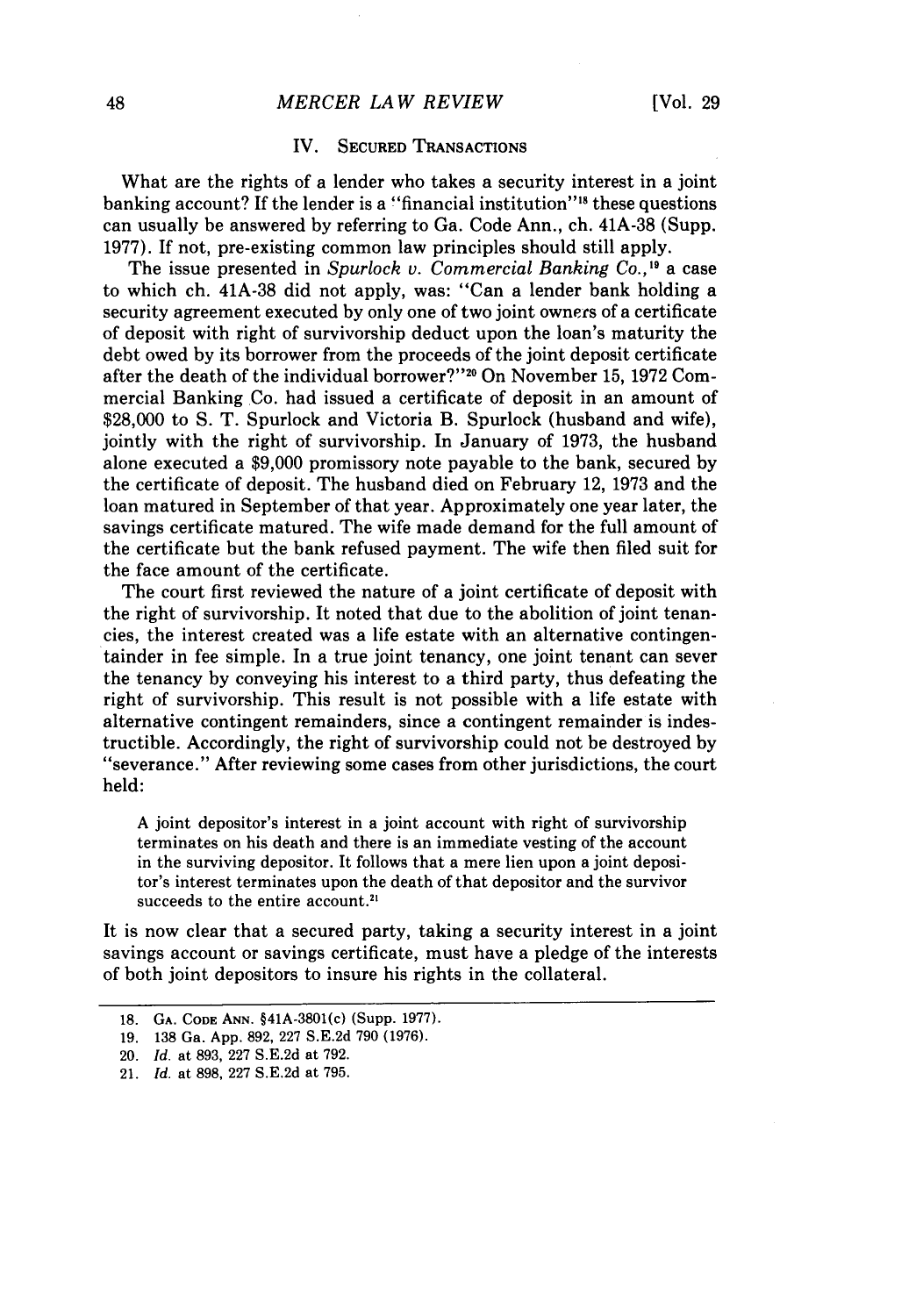When is a lease a lease and when is it a sale with a retained security interest? This was the question presented in *Rollins Communications, Inc. v. Georgia Institute of Real Estate, Inc."* Rollins, as lessor, entered into an agreement with Georgia Institute of Real Estate, denoted as an "Equipment Lease Agreement." Georgia Institute of Real Estate defaulted and Rollins brought suit for the unpaid rentals. The defendant claimed that the lease was not a true lease, but was intended as a security agreement, so the suit should be construed as one for a deficiency judgment. If the defendant's construction were adopted, Rollins would be unable to maintain an action to recover a deficiency since Rollins had not complied with Code §109A-9-504(3) in disposing of the collateral. The court reviewed the lease and found that while the defendant did have an option to purchase at the end of the lease, this option was for more than a nominal consideration. In addition, the lessee was not required to purchase the equipment as was the case in *Redfern Meats v. Hertz Corp.13* The only indicia of a sale with a retained security interest as opposed to a true lease were three paragraphs in the agreement. Paragraph (8) provided "[t]hat acceptance of this agreement by Rollins is conditioned upon . . . (4) Evidence of the filing of Form **UCC-1."** Paragraph 13 provided "Lessee shall execute and deliver to Rollins duly executed financing statements and security agreements to secure the then unpaid portion of the lease rentals as set forth in Schedule 'A'; provided, however, that failure of Rollins to request such financing statement and security agreement or of the lessee to execute the same shall not affect the reservation of title in Rollins." Paragraph 18 provided that the lessee defaulted if it became insolvent as defined under the U.C.C. The court, after reviewing Ga. Code Ann. §109A-9-102(2) (1973), which sets forth the basis for determining whether an agreement is a lease or a security agreement for purposes of Article 9 of the U.C.C. held:

The point to note is that a company doing business in more than one state, such as the Delaware Corporation in the instant case, may have its rights declared by a court which subjects leases to the UCC; and the consequences of a lease being thus considered a secured transaction is that the lessor should file under Article **9-"If** he fails to do so, he may lose the lease equipment to the lessee's creditors, receivor, or trustee in bankruptcy."

It is our view that the lessor, faced with such uncertainty, should be permitted to make provisions for precautionary filing without the risk that such provisions would in and of themselves, as urged in the instant appeal, convert the lease into a secured transaction. The review committee for Article 9 proposes in a new §9-408 that filing is not itself a factor in determining whether a lease is intended as security.. .. We so hold now."

<sup>22. 140</sup> Ga. App. 448, 231 S.E.2d 397 (1976).

<sup>23. 134</sup> Ga. App. 381, 215 S.E.2d 10 (1975).

<sup>24. 140</sup> Ga. App. at 451, 231 S.E.2d at 399 (citation omitted).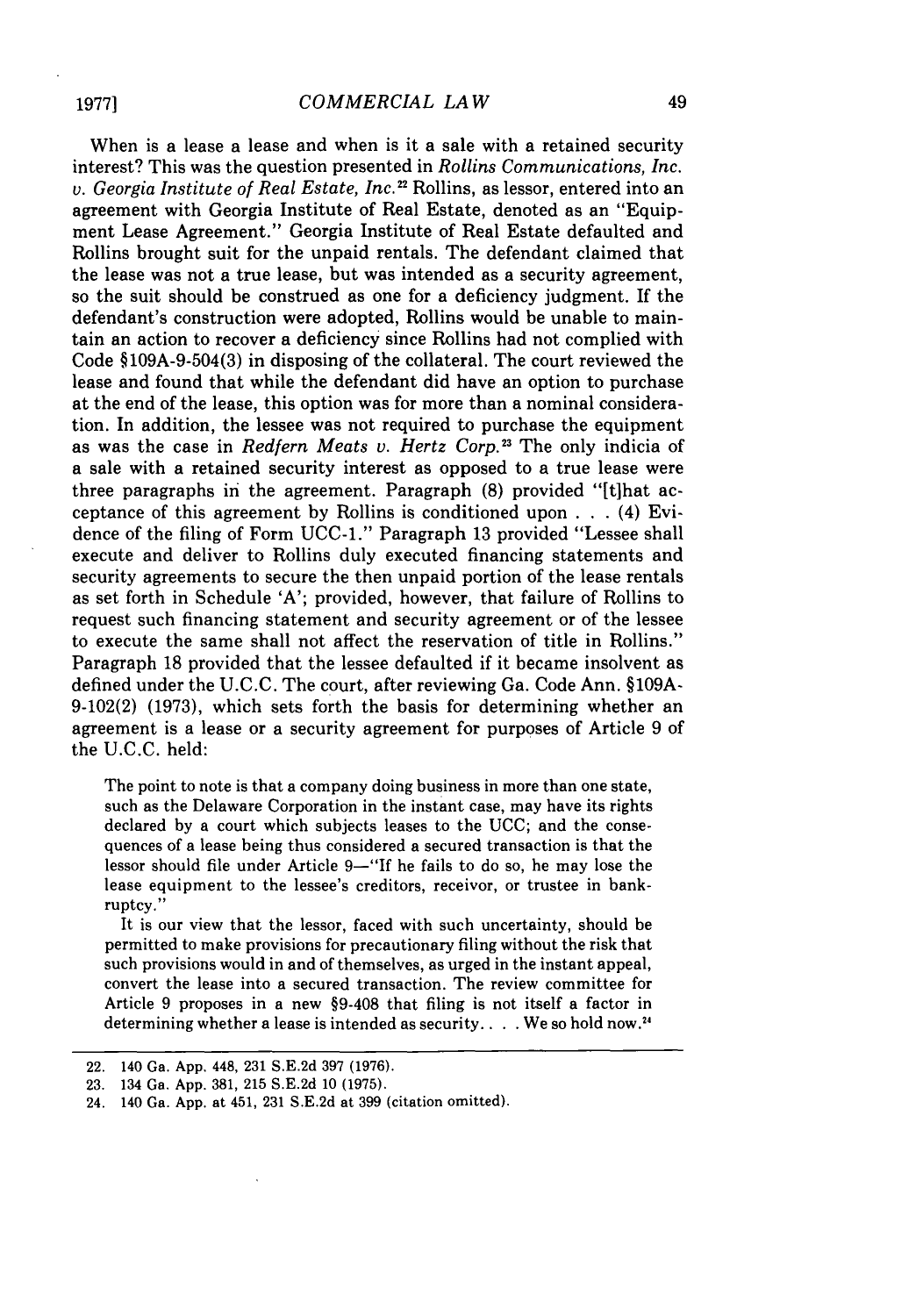#### *MERCER LAW REVIEW*

Is a surety on a performance bond who completes a contract after default by the principal entitled to priority over a secured creditor of the principal who has a perfected security interest in the proceeds of the account? This was the issue presented in *Argonaut Insurance Co. v. C & S Bank of Tifton.25* Southeastern Electrical Contractors, Inc. (SECO) was the subcontractor for the construction of an office building and battery manufacturing plant. Argonaut Insurance Co. was the surety on a payment and performance bond for SECO in favor of the general contractor. After commencing the job, SECO began experiencing financial difficulties. It reorganized itself and as a part of the reorganization borrowed \$300,000.00 from the C & S Bank of Tifton. The loan was secured by an assignment of the contract retentions on a number of jobs, including the job upon which Argonaut had written the bond. After this reorganization, SECO's financial position deteriorated until it was unable to perform on its subcontract. Argonaut stepped in and completed the contract in conjunction with the general contractor. C & S filed suit against the general contractor and Argonaut, claiming a priority in the contract retentions. The trial court found for C & S. The general contractor and Argonaut appealed.

The court stated the issue presented as follows: "Thus we have the issue on appeal, whether the surety on the subcontractor's bond, by virtue of its subrogation, or the bank and the subcontractor's note endorser, by virtue of having filed financing statements, had superior rights to the funds withheld by the prime contractor."<sup>26</sup> The court reviewed the laws of subrogation including Ga. Code Ann. § §103-501 and 502 (1968). These sections provide respectively:

A surety who has paid the debt of his principal shall be subrogated, both at law and in equity, to all the rights of the creditor, and, in controversy with other creditors shall rank in dignity the same as the creditor whose claim he paid.

A surety who has paid the debt of his principal shall be entitled also to be substituted in place of the creditor as to all securities held by him for the payment of the debt.

Were these equitable doctrines of subrogation modified by the enactment of the U.C.C.? The court of appeals found that they were not. SECO's right to payment depended upon its performance of its contract. The bank, as assignee of SECO's right to the proceeds of the contract, could not gain any better position than its assignor had. If SECO. was not entitled to payment, then C & S was not entitled to payment. In contrast, Argonaut was subrogated to all of SECO's rights under the contract when it and the general contractor completed the performance of SECO's obligations. Ar-

<sup>25. 140</sup> Ga. App. 807, 232 S.E.2d 135 (1976).

<sup>26.</sup> *Id.* at 810, 232 S.E.2d at 138.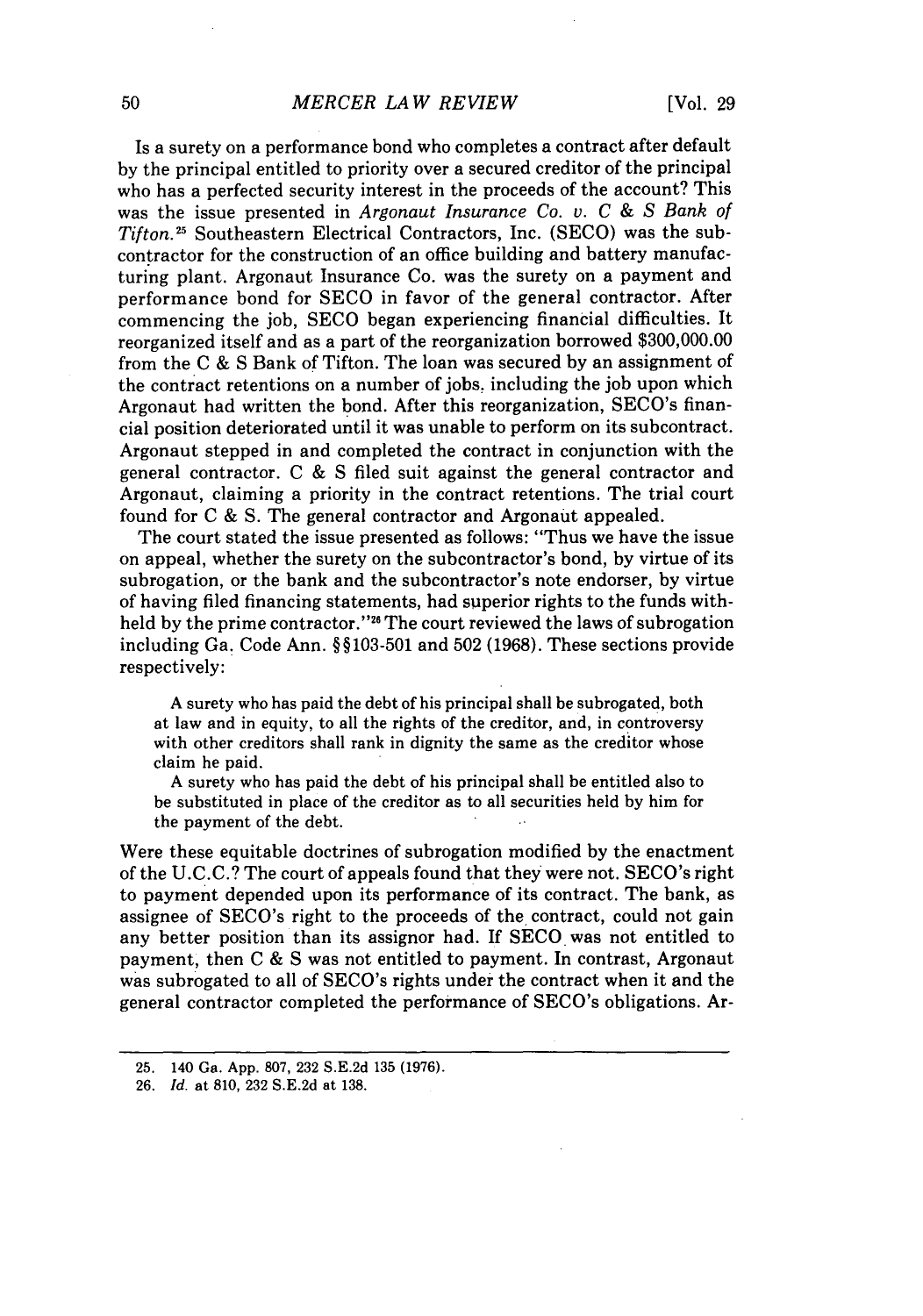gonaut was entitled to payment in spite of SECO's default because it was substituted for SECO under the contract and had completed it in SECO's stead. The court made clear that a surety need not comply with the filing requirements under the U.C.C. in order to sustain its right to subrogation and priority over a secured creditor of the principal.

*General Finance Corp. v. Hester<sup>27</sup>* points up what this writer considers to be a defect in the Motor Vehicle Certificate of Title Act.<sup>28</sup> Westside Auto Sales sold a used car to Gloria Tamplin. It was financed by General Finance Corporation (GFC). When GFC attempted to perfect its lien by having a title certificate issued, the original documents were returned by the Motor Vehicle Department because they were improperly signed. Subsequently, the used car dealer resold the automobile to Roy E. Hester. The used car dealer presented Mr. Hester with a replacement certificate, showing no lien holder, issued in the name of Westside Auto Sales. Prior to payment Hester telephoned the Motor Vehicle Certificate of Title Department and was told that no outstanding lien existed against the motor vehicle in question. After the purchase of the automobile by Hester, GFC informed Hester of its lien and resubmitted its application for title. Its security interest was finally perfected after the purchase by Hester. In a suit by GFC to foreclose its security interest in the automobile, the court of appeals held that Hester was a bona fide purchaser for value without notice of any claim or lien of GFC and therefore was entitled to priority. This result is the correct result under current law. However, it seems that the Motor Vehicle Certificate of Title Act should make some provision for a temporary filing when the documents presented to the Motor Vehicle Department are technically insufficient to permit the issuance of a title certificate but on their face evidence a new purchaser or lien holder. In this way purchasers and secured creditors would be protected while they comply with the administrative formalities necessary for the issuance of a title certificate.

*First National Bank & Trust Co. in Macon v. States* illustrates one of the dangers that a secured creditor can face in making a self-help repossession. The bank had a perfected security interest in automobile. When the debtor defaulted, the bank exercised its rights under the contract and repossessed the automobile without legal process. The bank and two of its employees were indicted in three separate indictments for theft of a motor vehicle, theft by taking of certain contents of the motor vehicle, and criminal trespass. At trial all of the defendants were acquitted of theft of the motor vehicle and criminal trespass, but the bank was convicted and sentenced for theft of the contents of the motor vehicle. The court of appeals reversed. The court noted that, as to personalty within the car, the State

<sup>27. 141</sup> Ga. App. 28, 232 S.E.2d 375 (1977).

<sup>28.</sup> **GA. CODE ANN.,** ch. 68-4 (1975).

<sup>29. 141</sup> Ga. App. 471, **233 S.E.2d** 861 (1977).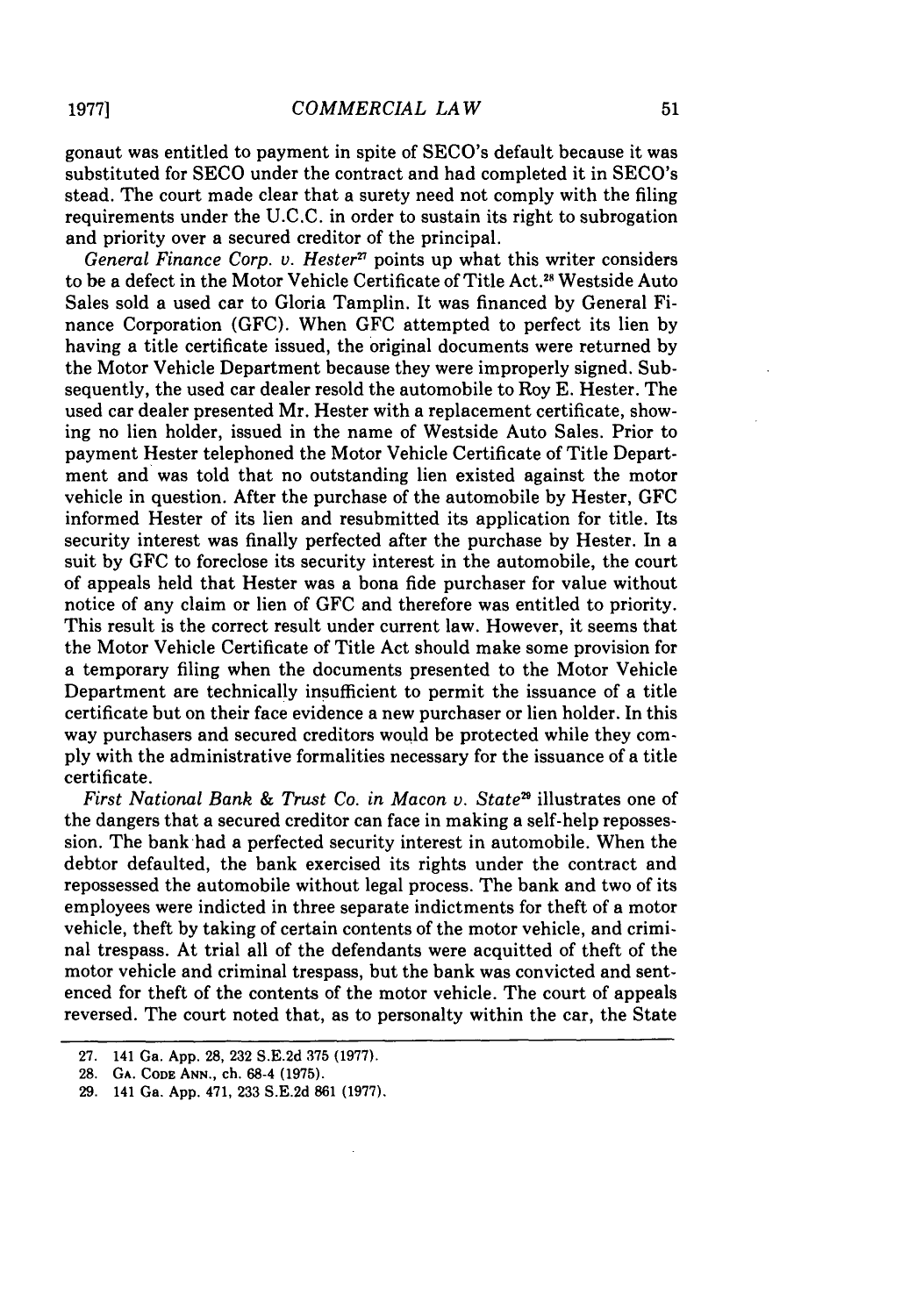had to prove, under Ga. Code Ann. §26-1802(a) (Supp. 1977), that there was an unlawful taking or unlawful appropriation of this property with the intention of depriving the owner of his property. The court of appeals found that the bank and its agents did not intend to deprive the owner of his property but merely intended to repossess the automobile in accordance with the terms of the contract and as was authorized by Ga. Code Ann. §109A-9-503 (1973). Significantly, on the day following the repossession the debtor was notified by the bank that it was holding his property for him and the property was returned to the debtor several days afterward. It seems likely that a different result would have been reached had the bank failed to give the debtor this notice, therefore, implying the necessity of prompt notice to the debtor of his right to reclaim any personal property which might have been located in the vehicle at the time it was repossessed.

## V. INDUSTRIAL LoAN **ACT**

The Georgia Industrial Loan Act<sup>30</sup> has been a constant source of litigation in recent years. This survey period has been no exception. Previous surveys have reported the cases dealing with Industrial Loan Act contracts containing acceleration clauses which failed to specifically provide for a rebate of unearned interest.<sup>31</sup> The court of appeals, in *Bragg v. Household Finance Corp.*,<sup>32</sup> has finally reviewed a contract which meets the requirements of the Act. The contract language was sufficient, though not particularly artful. In *Freeman v. Decatur Loan & Finance Co.*,<sup>33</sup> the court of appeals held that Federal Truth-in-Lending Act cases are not good authority in Industrial Loan Act actions. The court noted that the history and purposes of the two statutes are too dissimilar to make the terms contained in the Acts interchangeable. The court also held that a contract provision, which was meaningless because it was too vague and indefinite, could not give rise to a violation of the Act.

In *Liberty Loan Corp. of Shoals v. Childs*,<sup>34</sup> the lender included an acceleration clause in its contract which contained the required rebate provision. However, the lender failed to rebate the unearned interest when it filed suit after the debtor's default. After the debtor answered, Liberty attempted to amend its complaint to rebate the unearned interest. The trial court denied the amendment and held the contract void. Liberty appealed.

<sup>30.</sup> **GA. CODE ANN.,** ch. 25-3 (1975).

**<sup>31.</sup>** Hewson, *Commercial Law,* **28** Mercer L. Rev. 21, **32 (1976);** Hewson, *Commercial Law,* **27** Mercer L. Rev. **23, 32 (1975).** *See, e.g.,* Lawrimore v. Sun Fin. Co., **131** Ga. **App. 96, 205 S.E.2d 110** (1974).

**<sup>32.</sup>** 140 Ga. **App. 75, 230 S.E.2d 55 (1976).**

**<sup>33.</sup>** 140 Ga. **App. 682, 231 S.E.2d** 409 **(1976).**

<sup>34.</sup> 140 Ga. **App.** 473, **231 S.E.2d 352 (1976).**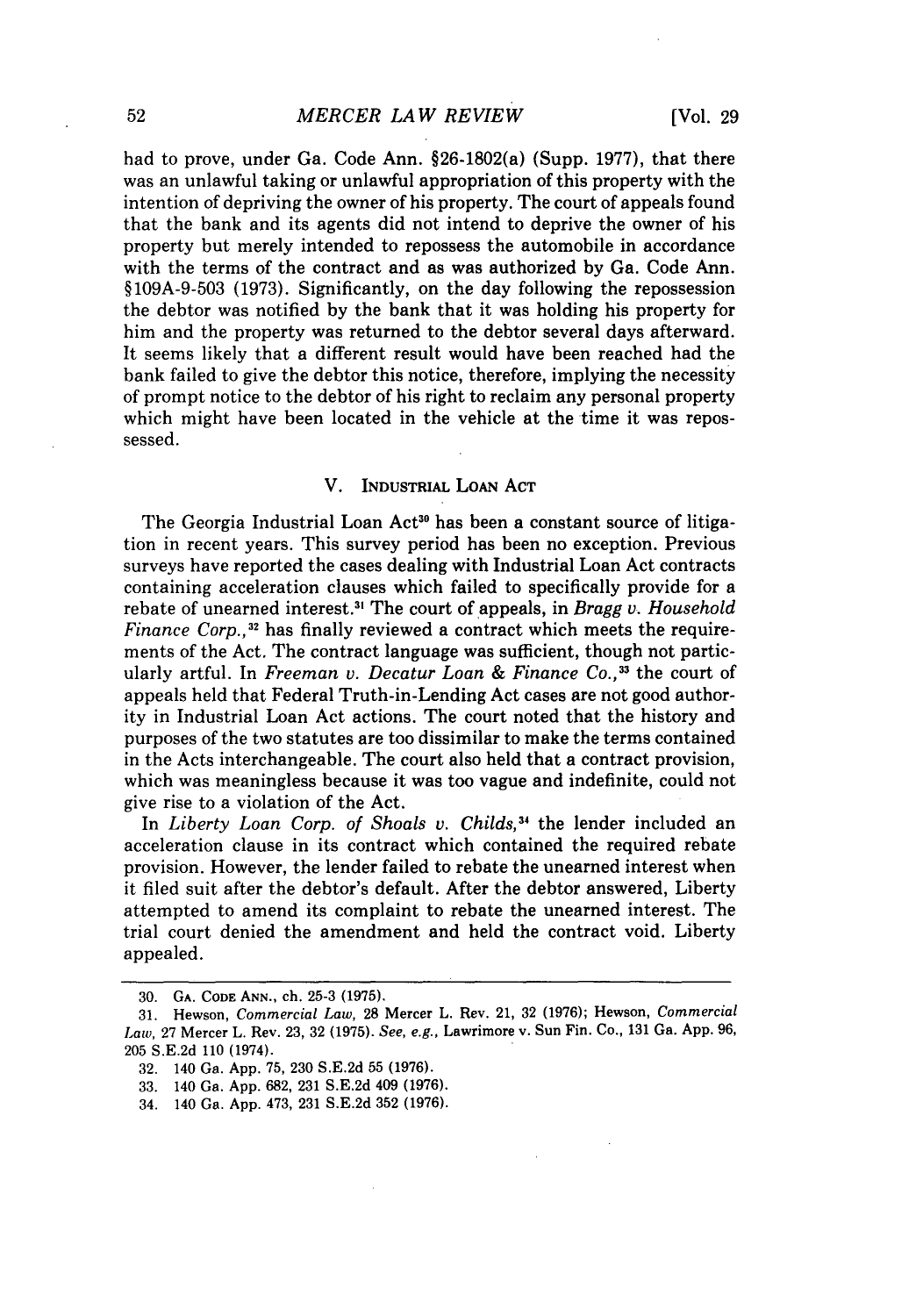Georgia Code Ann. §25-9903 (1976) provides:

Any person . . . who shall knowingly charge, contract for, receive or collect charges in excess of those permitted by such Chapter [Chapter 25- 3] shall be punished as for a misdemeanor. Any loan contract made in violation of such Chapter shall be null and void.

The court of appeals found that the last sentence of §25-9903 was inapplicable since the contract itself did not violate the Act. The remedy in this case was limited to one or possibly both of the lesser penalties of punishment as a misdemeanor (§25-9903) or forfeiture of all interest (Ga. Code Ann. §57-112 (1977)).

The court of appeals decided a case of far-reaching consequences in *Douglas v. Dixie Finance Corp.35* The facts were uncontroverted. Dixie refinanced a prior loan which violated the Industrial Loan Act because the original contract contained an acceleration clause which did not require the rebate of unearned interest. At the time of the refinancing Douglas executed a new promissory note in the face amount of \$2640, of which \$1350 involved refinancing of the prior loan. The new note met all the requirements of the Act. The trial court found that the renewal note superseded the original contract because it constituted an accord and satisfaction, and therefore, there was no violation of the Act. Douglas appealed this ruling.

The court of appeals reversed, finding that the second transaction represented by the renewal note was not an accord and satisfaction. Georgia Code Ann. §20-12013" sets out three separate sets of circumstances under which an accord and satisfaction can exist. The first is where the parties enter into a subsequent agreement which is executed. The term "executed" as used in this portion of the statute means performed. Here the subsequent contract was not "executed" since Douglas defaulted in making the payments. It could only have been executed had it been paid in full.

The second circumstance under which accord and satisfaction can exist is where the parties specifically agree that the execution (here the term means signing) of the contract shall act as a satisfaction. The new contract signed by Douglas did not so provide and the court found this portion of the statute inapplicable.

The last sentence of the statute sets out the third set of circumstances under which an accord and satisfaction can exist: "and without such agree-

**1977]**

<sup>35. 139</sup> Ga. App. 251, 228 S.E.2d 144 (1976).

<sup>36.</sup> **GA. CODE ANN.** §20-1201 **(1977)** provides as follows: "Accord and satisfaction is where the parties, **by** a subsequent agreement, have satisfied the former one, and the latter agreement has been executed. The execution of a new agreement may itself amount to a satisfaction, where it is so expressly agreed **by** the parties; and without such agreement, if the new promise is founded on a new consideration, the taking of it is a satisfaction of the former contract."